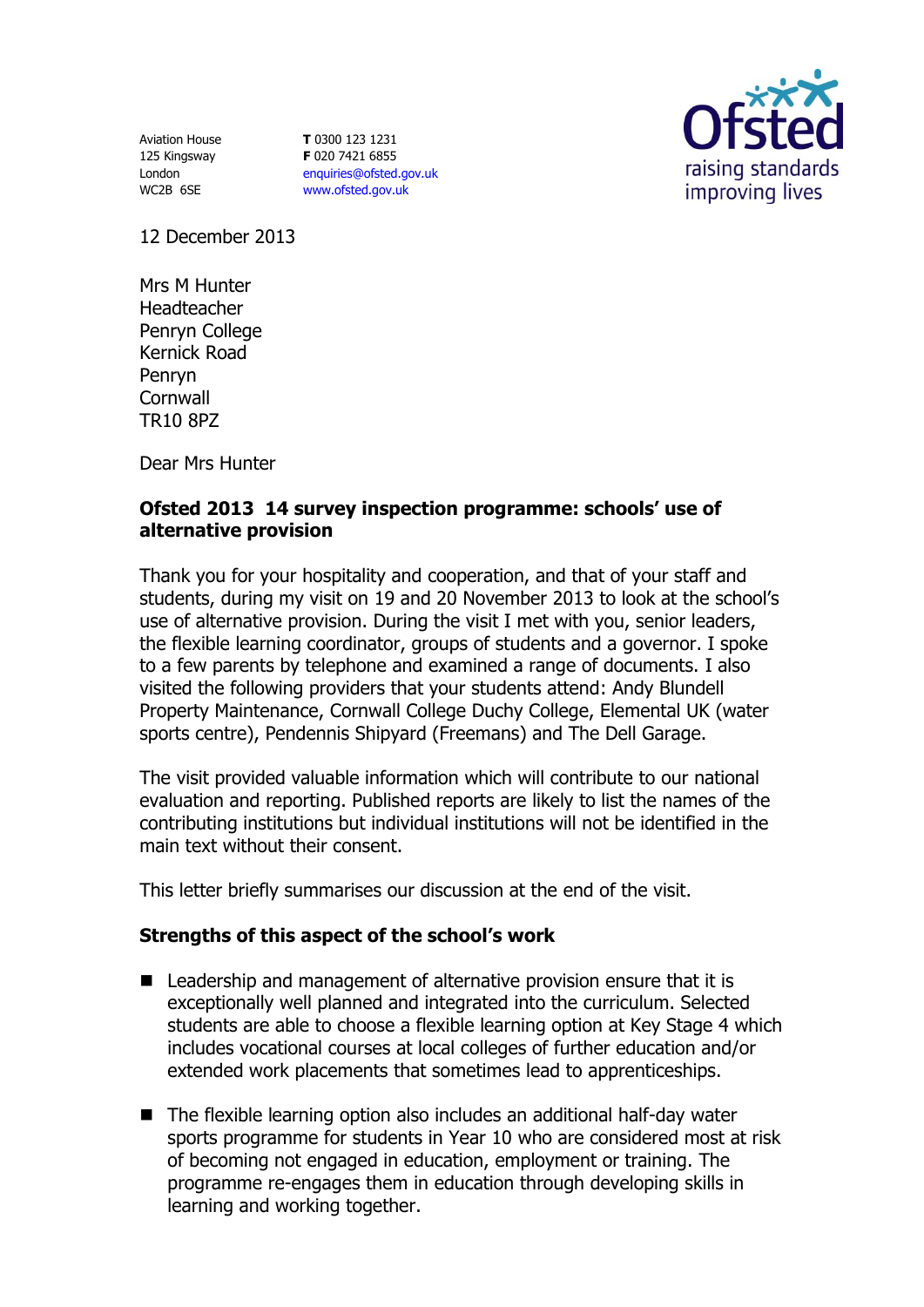- The school's coordinator for flexible learning provides highly effective support for the students' progress and safety while they are off-site, and is accountable for their progress across the whole curriculum. The coordinator visits the students in their placements every two weeks and telephones the providers to check the students' attendance at each session. Students can contact her at any time.
- Alternative provision is linked well to school work through the NCFE Certificate in Employability Skills which is taken by the students. Students and providers comment in the students' log books, which are monitored by the flexible learning coordinator.
- Students follow a balanced curriculum that leads to nationally recognised qualifications, including BTEC qualifications at college. As alternative education is a curriculum option, students are able to study for GCSEs at school without missing any lessons. They take GCSEs in the core subjects and in subjects that they select from another curriculum are, such as design and technology or humanities. The core subjects include English, mathematics, science, information and communication technology, physical education and religious education.
- The school takes great care in selecting and commissioning alternative provision that matches each student's needs, interests and aspirations. As a result, most students go on to study full-time at college and some gain apprenticeships.
- The school makes effective use of the Education Business Partnership (EBP) in selecting appropriate provision. The EBP carries out all the required safeguarding checks on the providers. The school's coordinator is rigorous in checking the health and safety of the provision, including risk assessments carried out by the providers, before the students begin their placements. She also makes sure that students are aware of how to keep safe in the workplace.
- **Providers are very well informed about the students' academic levels and** any medical, social or behavioural needs prior to the placement. They value the help provided by the coordinator in her regular visits, when she discusses with them strategies for supporting the students.
- $\blacksquare$  The school has very comprehensive systems for monitoring and evaluating the students' progress in alternative provision. They include visits to the provision by the school's coordinator every two weeks which includes checking the students' log books, and reports written by the providers each term.
- Senior leaders evaluate the impact of the provision on the rest of school life each term by monitoring the students' academic progress across subjects, their reading ages, attendance, and any exclusions and